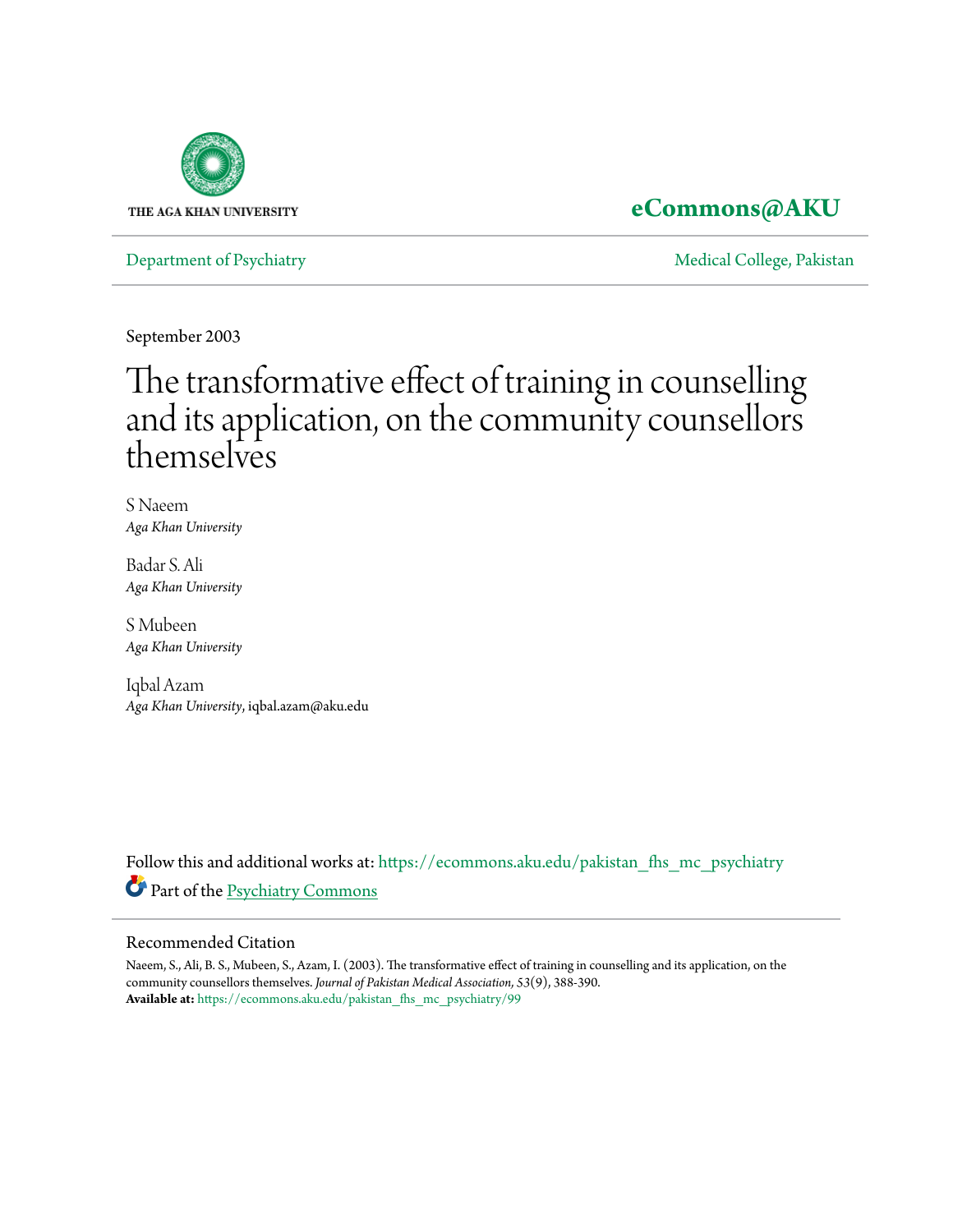## JPMA ( Journal Of Pakistan Medical Association) Vol 53 ,No.9,Sep 2003

### **The Transformative Effect of Training in Counselling and its Application, on the Community Counsellors themselves**

S. Naeem, B. S. Ali\* , S. Mubeen\*, A. Iqbal\* Departments of Psychiatry and Community Health Sciences, The Aga Khan University, Karachi.

#### **Abstract**

**Objective:** To identify the changes in community counsellors' own level of anxiety and depression as a result of learning counselling skills and to explore their subjective experiences after learning and providing counselling.

**Design:** Quantitative: Repeated Measures./ Qualitative: Focus Group Discussions.

**Setting:** A lower middle class semi urban community of Karachi, Pakistan.

**Participants:** Twenty-one self selected women from the community.

**Results:** Reduction was seen in the post training scores of anxiety and/or depression in the trainees. As a result of learning and then providing counselling the community counsellors' self esteem, self confidence and sense of competence were enhanced and they developed a more positive attitude towards life.

**Conclusion:** A minimal level of training in counselling skills and their application led to significant positive changes in the community counsellors themselves, though self-selection and information bias cannot be ruled out (JPMA 53:388;2003).

#### **Introduction**

The beneficial effects of learning on the quality of life have been well documented. Dench and Regan<sup>1</sup> have recognized that learning has wide benefits contributing to the health and social well being of individuals and communities.

This paper focuses on women from, a lower middle class community who were briefly trained in counselling skills for a project to assess the effect of counselling by briefly trained women on anxiety and depression in women of their own community (under review). It assesses the impact of learning counselling skills and of providing counselling on the counsellors themselves.

#### **Subjects and Methods**

A program to offer training in counselling skills to women was publicized in a lower middle class semi-urban community of Karachi, a mega-city of Pakistan. Out of the

73 women who responded, 21 were selected, on the basis of their motivation, attitude, communication skills and mobility required for the study. Two women dropped out and 19 completed the training. The characteristics of the 19 trainees are given in the table.

A total of 11 training sessions of three hours each were given at Qayoomabad Welfare and General Hospital thrice a week. The training encompassed communication skills, stress and anger management, information about common mental disorders (anxiety and depression) and counselling skills, the latter included supportive counselling, problem-solving and cognitive-behavioral techniques. The mode of training was mainly inter-active and participatory. The trainees worked individually as well as in groups. According to the initial criteria of selection, 11 best trainees were inducted for the study as 'community counsellors'. They provided 8 one-on-one counselling sessions, once a week for an hour to anxious and depressed women assigned to them.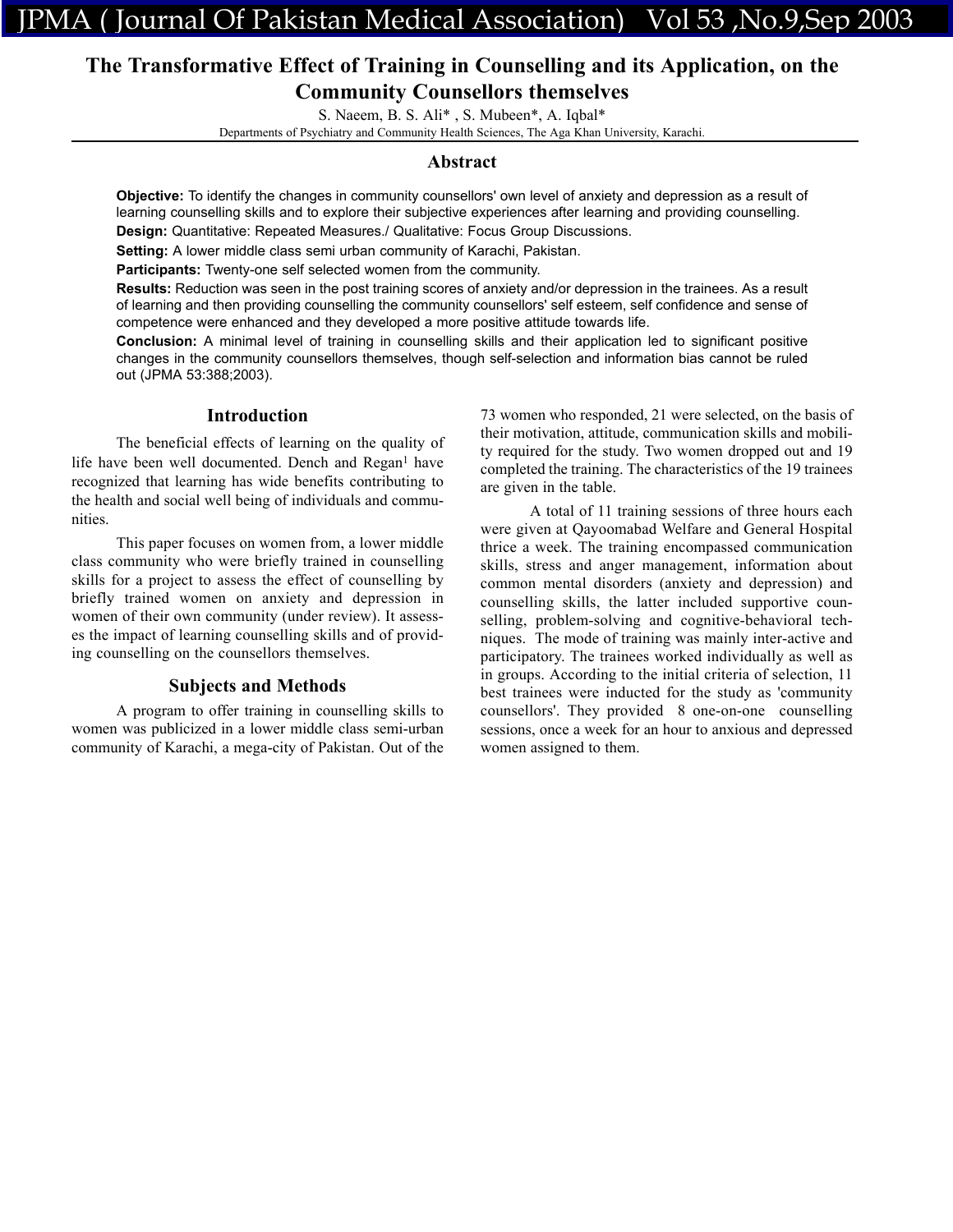The transformative effect of training on the community counsellors was assessed in three different ways, and at different times:

- 1) Pre and post training scores measured by the Aga Khan University Anxiety and Depression Scale (AKUADS)
- 2) Open ended feed back at the end of the training.
- 3) Focus group discussion (FGD) after having provided counselling.

AKUADS is an indigenously developed, validated screening instrument, which is a rank ordered 25 items scale; and at a cut off of 19 it has a specificity of 80.8% and negative predictive value of 85%.2,3 A sociodemographic questionnaire was also used.

After the training an open-ended feedback was obtained regarding the experience of, and the changes perceived by the trainees.

A focus group discussion using a semi-structured guideline was carried out to explore the change in the feelings, perceptions and the skills acquired after having learnt and applied counselling. Difficulties faced in the community, and from their own family members were also recorded.

#### **Results**

#### **AKUADS results**

Table gives the sociodemographic profile of the 19 trainees.

Figure indicates the direction of effect by comparing the pre and post training AKUADS scores of the trainees.

#### **Feedback about training (n=19)**

Learning different skills in terms of becoming more tolerant towards others and maintaining confidentiality was mentioned.

"…we have learnt to be tolerant and patient. The training taught us to be good listeners and to keep other's information confidential"

Other effects of training mentioned were, an increase in sensitivity to the needs of people around them, acceptance of difference of opinion among the group members, importance of working together, a sense of control over their lives and of being able to help each other in solving problems.

- "…we have learnt to take care of others and respect their feelings".
- "… the training taught us to look for solutions for our problems rather than allowing them to get on our nerves"
- "…this training will not only help us but will also benefit others"
- "…this training taught us to live our life in a new and different way"

#### **Analysis of FGDs (n=11)**

In the focus group discussion, community counsellors reported positive changes that occurred during this period. They mentioned personal changes and changes in their relationships with others.

- "…initially I used to beat up my kids, but not any more, now if they act stubbornly I divert their attention".
- "…I have managed to channelize my anger ".
- Increase in confidence and tolerance was again reported.
- "… I feel confident".
- "…my thinking has become positive now".
- "…we feel we have improved our communication skills".
- "…process of counselling has made all of us good listeners".

"…at times clients used to scold us and did not reply properly, but we pretended as if nothing had happened, and dealt with them patiently".

While discussing their experiences of providing counselling, the counsellors reported an initial resistance from the clients that gradually disappeared as empathy, trust and confidentiality developed.

- "… clients were surprised that someone had actually come to help them"
- "...initially they had a frown on their forehead but after some time they would smile when they saw us "
- "…when clients were sure of confidentiality, they opened up and told us everything usually by the end of 4th session."

\* The quotes provided above are translations of the originals expressed in Urdu.

#### **Discussion**

This study demonstrates that psycho-education, training in communication and counselling skills and their application had a transformative effect on the trainees themselves. Education has been found to confer protection in many studies. It improves coping mechanisms, raises the self-efficacy/self-esteem of women, makes women feel less helpless in difficult situations and gives a greater sense of control over their environment.4-6 The role of psycho-education in assisting recovery from depression has been explored by Peden7 and our study supports this finding as the trainees exhibited a reduction in their levels of anxiety and depression after receiving training (Figure).